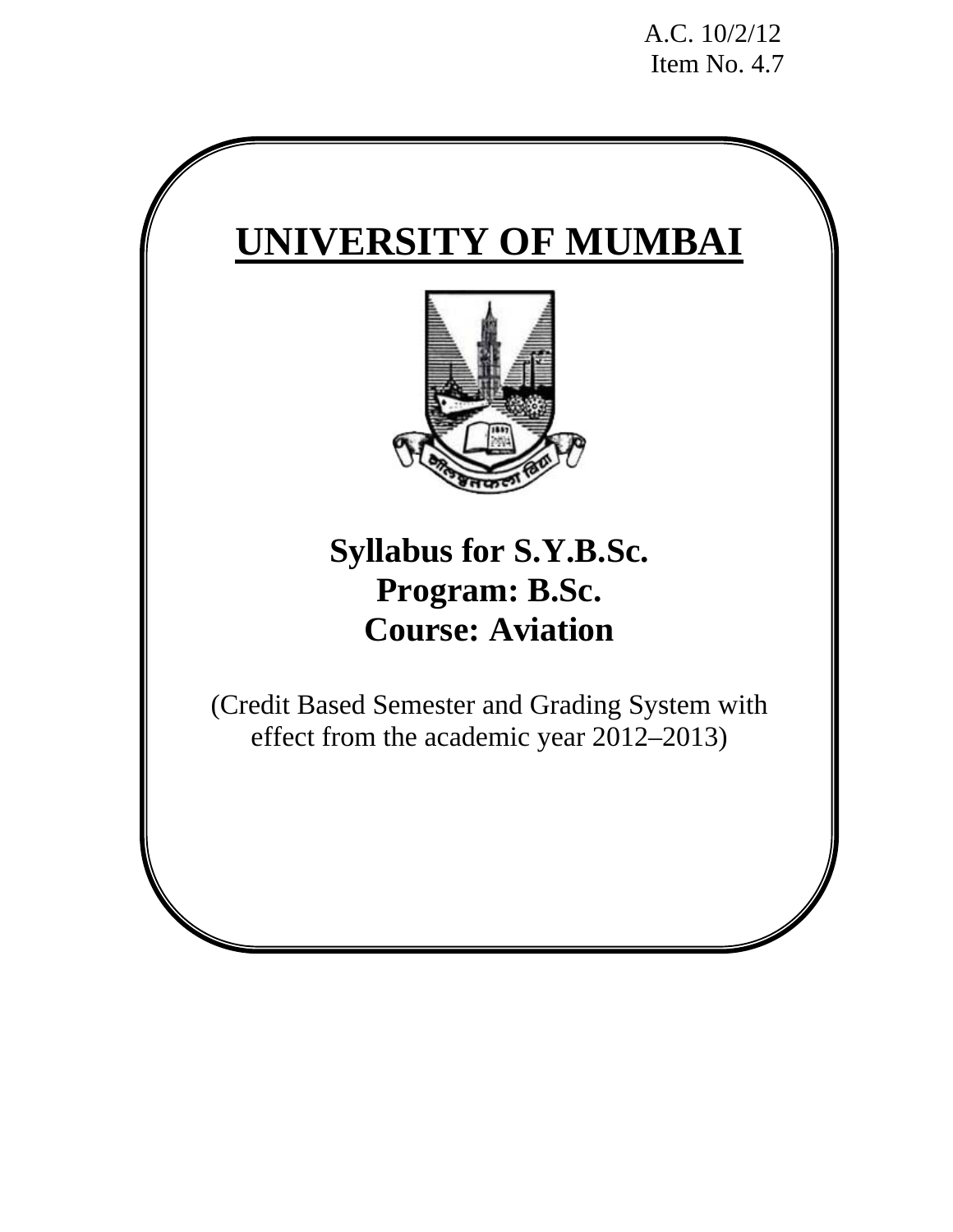**B.SC (Aviation Course Structure) – SEMESTER III**

| <b>CLASS</b>                                       | <b>Class room instruction Face to Face</b> |                |                                      |         |                          |        | <b>Notional</b> |                          | <b>Total</b>   |                           |                | <b>Credits</b>              |     |                          |                          |                |
|----------------------------------------------------|--------------------------------------------|----------------|--------------------------------------|---------|--------------------------|--------|-----------------|--------------------------|----------------|---------------------------|----------------|-----------------------------|-----|--------------------------|--------------------------|----------------|
| S.Y.B.Sc                                           |                                            | per week       |                                      | per sem |                          |        |                 | per sem hours            |                |                           |                |                             |     |                          |                          |                |
| (AVIATION)                                         | L                                          | ${\bf P}$      | T                                    | L       | ${\bf P}$                | T      | L               | ${\bf P}$                | T              | L                         | ${\bf P}$<br>T |                             | L   | ${\bf P}$                | T                        | L              |
| <b>USAV 301</b><br><b>Air Navigation</b><br>III    | $\overline{4}$                             | $\blacksquare$ | $\blacksquare$                       | 60      | $\blacksquare$           | $\sim$ | 48              | $\blacksquare$           | $\blacksquare$ | 102                       | $\mathbb{L}$   | $\mathcal{L}_{\mathcal{A}}$ | 150 | $\overline{\phantom{a}}$ | $\overline{\phantom{a}}$ | 5              |
| <b>USAV 302</b><br><b>Air Regulation</b><br>III    | $\overline{3}$                             | $\sim$         | $\mathbb{L}$                         | 45      | $\frac{1}{2}$            | $\sim$ | 36              | $\blacksquare$           | $\blacksquare$ | 54                        | $\blacksquare$ | $\sim$                      | 90  | $\blacksquare$           | $\blacksquare$           | $\overline{3}$ |
| <b>USAV 303</b><br><b>Meteorology</b><br>III       | $\overline{3}$                             | $\sim$         | $\mathcal{L}$                        | 45      | $\overline{\phantom{a}}$ | $\sim$ | 36              | $\overline{\phantom{a}}$ | $\blacksquare$ | 54                        | $\blacksquare$ | $\sim$                      | 90  | $\overline{\phantom{a}}$ | $\blacksquare$           | 3              |
| <b>USAV 304</b><br>Aircraft &<br><b>Engine III</b> | 3                                          | $\blacksquare$ | $\blacksquare$                       | 45      | $\blacksquare$           | $\sim$ | 36              | $\blacksquare$           | $\blacksquare$ | 114                       | $\mathbb{L}$   | $\overline{\phantom{a}}$    | 150 | $\overline{\phantom{a}}$ | $\blacksquare$           | 5              |
| <b>USAV 305</b><br><b>Flying</b>                   | $\blacksquare$                             | $\overline{3}$ | Briefing<br>and<br>Debriefing -<br>3 |         | 45                       | 45     | $\sim$          | 36                       | 36             | $\mathbb{L}^{\mathbb{N}}$ | 36             | 12                          | 120 | $\blacksquare$           | $\overline{\phantom{a}}$ | $\overline{4}$ |
| <b>Total</b>                                       | 13                                         | 3              | $\mathfrak{Z}$                       | 195     | 45                       | 45     | 156             | 36                       | 36             | 324                       | 36             | 12                          | 600 | $\overline{\phantom{a}}$ | $\blacksquare$           | 20             |

**L – One Lecture / period of 48 minutes, P – Practical, T – Tutorial** 

**Notional includes time spent in library / home / other institutions for preparation and writing of assignment, quizzes, Open book test, journal, case studies**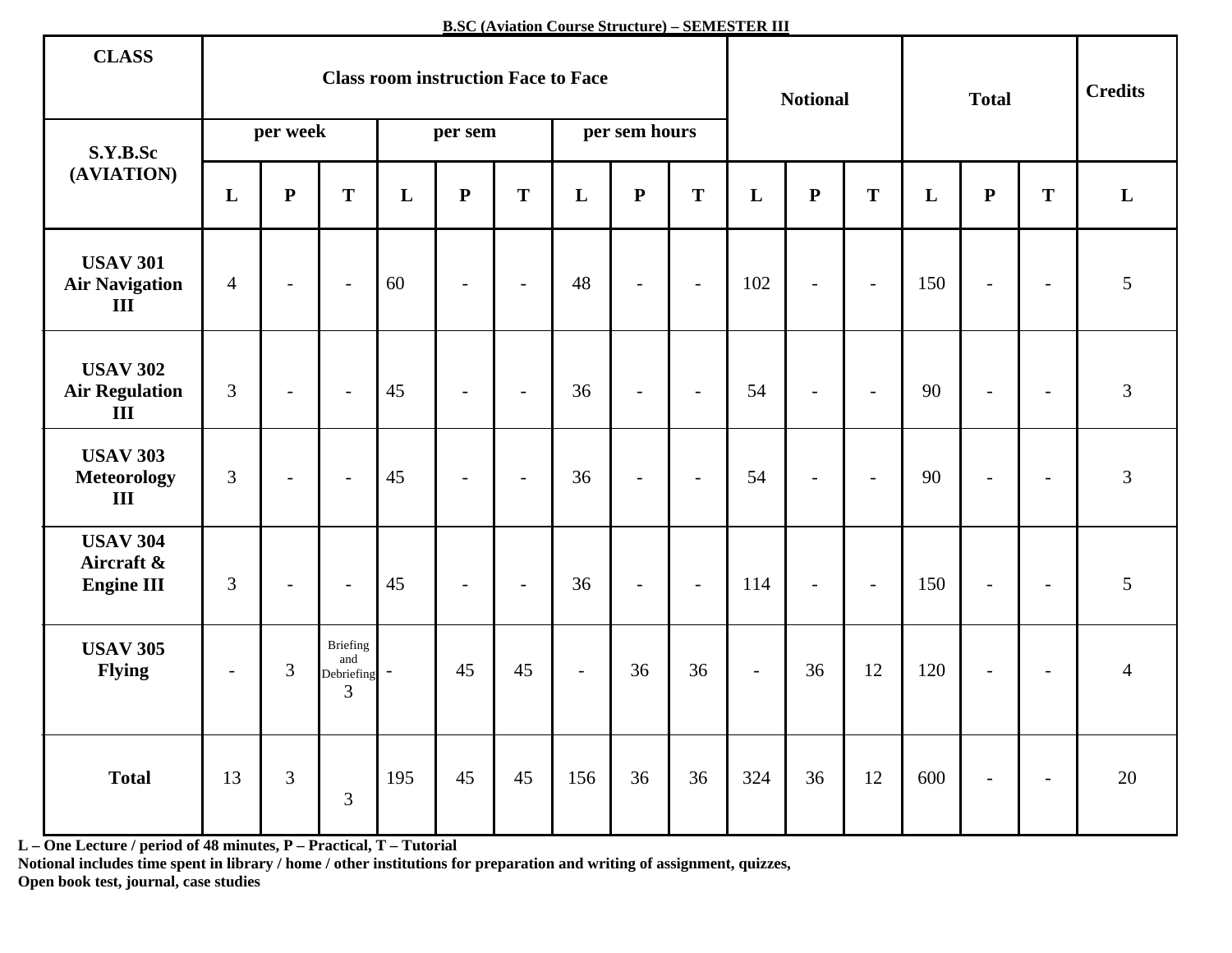**B.SC (Aviation Course Structure) – SEMESTER IV**

| <b>CLASS</b>                                         | <b>Class room instruction Face to Face</b> |                          |                                      |         |                          |                          |                | <b>Notional</b>          |                          |              | <b>Total</b>             |                          |     | <b>Credits</b>           |                          |                |
|------------------------------------------------------|--------------------------------------------|--------------------------|--------------------------------------|---------|--------------------------|--------------------------|----------------|--------------------------|--------------------------|--------------|--------------------------|--------------------------|-----|--------------------------|--------------------------|----------------|
| S.Y.B.Sc                                             |                                            | per week                 |                                      | per sem |                          |                          | per sem hours  |                          |                          |              |                          |                          |     |                          |                          |                |
| (AVIATION)                                           | L                                          | ${\bf P}$                | T                                    | L       | $\mathbf{P}$             | T                        | $\mathbf L$    | ${\bf P}$                | T                        | $\mathbf{L}$ | $\mathbf{P}$             | T                        | L   | ${\bf P}$                | T                        | $\mathbf{L}$   |
| <b>USAV 401</b><br><b>Air Navigation</b><br>IV       | $\overline{4}$                             | $\overline{\phantom{a}}$ | $\blacksquare$                       | 60      | $\blacksquare$           | $\sim$                   | 48             | $\sim$                   | $\sim$                   | 102          | $\blacksquare$           | $\blacksquare$           | 150 | $\sim$                   | $\blacksquare$           | 5              |
| <b>USAV 402</b><br><b>Air Regulation</b><br>IV       | 3                                          | $\blacksquare$           | $\sim$                               | 45      | $\blacksquare$           | $\sim$                   | 36             | $\sim$                   | $\sim$                   | 54           | $\overline{\phantom{a}}$ | $\blacksquare$           | 90  | $\blacksquare$           | $\equiv$                 | 3              |
| <b>USAV 403</b><br><b>Meteorology</b><br>IV          | $\overline{3}$                             | $\overline{\phantom{a}}$ | $\overline{\phantom{a}}$             | 45      | $\overline{\phantom{a}}$ | $\blacksquare$           | 36             | $\overline{\phantom{a}}$ | $\overline{\phantom{a}}$ | 54           | $\overline{\phantom{a}}$ | $\overline{\phantom{a}}$ | 90  | $\overline{\phantom{a}}$ | $\overline{\phantom{a}}$ | 3              |
| <b>USAV 404</b><br>Aircraft &<br><b>Engine</b><br>IV | 3                                          | $\overline{\phantom{a}}$ | $\blacksquare$                       | 45      | $\blacksquare$           | $\overline{\phantom{a}}$ | 36             | $\blacksquare$           | $\mathbb{L}$             | 114          | $\blacksquare$           | $\blacksquare$           | 150 | $\blacksquare$           | $\overline{\phantom{a}}$ | 5              |
| <b>USAV 405</b><br><b>Flying</b>                     | $\overline{\phantom{a}}$                   | 3                        | Briefing<br>and<br>Debriefing -<br>3 |         | 45                       | 45                       | $\blacksquare$ | 36                       | 36                       | $\mathbb{L}$ | 36                       | 12                       | 120 | $\overline{\phantom{a}}$ | $\overline{\phantom{a}}$ | $\overline{4}$ |
| <b>Total</b>                                         | 13                                         | 3                        | 3                                    | 195     | 45                       | 45                       | 156            | 36                       | 36                       | 324          | 36                       | 12                       | 600 | $\overline{\phantom{a}}$ | $\overline{\phantom{a}}$ | 20             |

**L – One Lecture / period of 48 minutes, P – Practical, T – Tutorial** 

**Notional includes time spent in library / home / other institutions for preparation and writing of assignment, quizzes, Open book test, journal, case studies**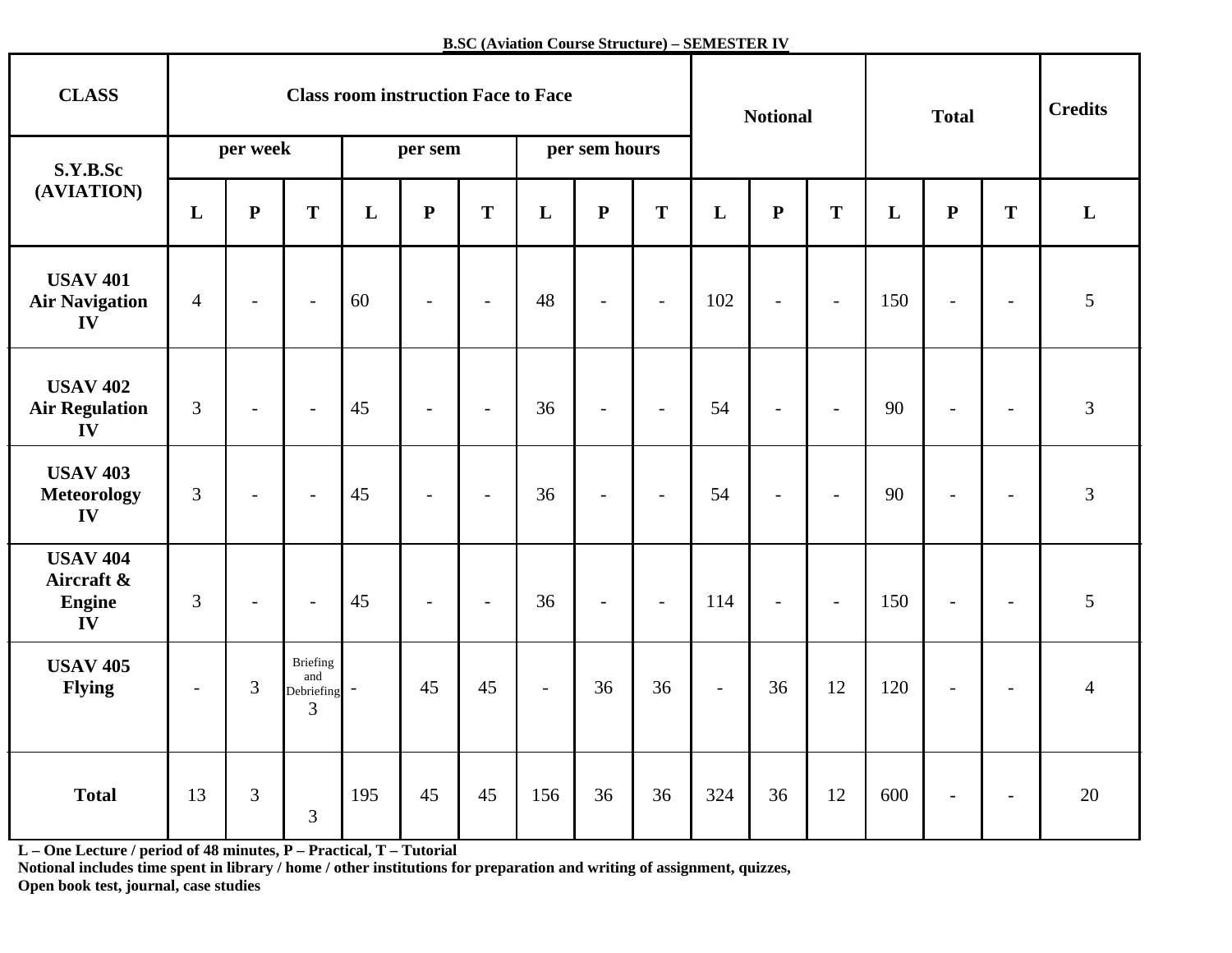## **S.Y.B.Sc. Aviation Syllabus Credit Based and Grading System To be implemented from the Academic year 2012-2013**

## **SEMESTER III**

| Course<br>Code | <b>UNIT</b>  | <b>TOPICS</b>                                                                                                                                                                                                                                                                                                                                                                                                                                                                                  | <b>Credits</b> | L/<br><b>Week</b>       |
|----------------|--------------|------------------------------------------------------------------------------------------------------------------------------------------------------------------------------------------------------------------------------------------------------------------------------------------------------------------------------------------------------------------------------------------------------------------------------------------------------------------------------------------------|----------------|-------------------------|
| <b>USAV301</b> | $\mathbf I$  | Machmeter, Inertial Navigation and Inertial Reference<br>System, Polar Stereographic Projection, Transverse and<br>Oblique Mercator Chart,                                                                                                                                                                                                                                                                                                                                                     |                | $\overline{\mathbf{4}}$ |
|                | $\mathbf{I}$ | Grid Navigation, Point of Safe Return (PSR), Point of<br>Equal Time (PET) or Critical Point,                                                                                                                                                                                                                                                                                                                                                                                                   | 5              | $\overline{\mathbf{4}}$ |
|                | Ш            | ILS (Instrument Landing System) and MLS (Microwave<br>Landing System), Basic Radar Theory, Ground Radars,<br>Doppler Radar                                                                                                                                                                                                                                                                                                                                                                     |                | $\overline{\mathbf{4}}$ |
|                | $\mathbf I$  | Indian Aircraft Act 1934, Indian Aircraft Rules 1937,                                                                                                                                                                                                                                                                                                                                                                                                                                          |                | 3 <sup>1</sup>          |
| <b>USAV302</b> | $\mathbf{I}$ | Part VI - Airworthiness<br>, Part VIII - Aeronautical<br>beacon and Aeronautical ground lights, Schedule II -<br>Aircraft Personnel, Schedule IV - Visual Flight Rules<br>and special VFR Flights                                                                                                                                                                                                                                                                                              | 3              | $\mathbf{3}$            |
|                | Ш            | Indian Aircraft Rules, Carriage by Air Act 1972, Tokyo<br><b>Convention Act 1975</b>                                                                                                                                                                                                                                                                                                                                                                                                           |                | $\mathbf{3}$            |
|                | $\mathbf I$  | Air masses and Fronts                                                                                                                                                                                                                                                                                                                                                                                                                                                                          |                | $\overline{\mathbf{3}}$ |
| <b>USAV303</b> | $\mathbf{I}$ | Warm Front, Associated Clouds and Weather, Cold<br>Front, Associated Clouds and Weather, Warm Sector,<br>Associated Clouds and Weather, Weather behind the<br>cold front, Occlusions, Associated Clouds and Weather,<br>Stationary Front, Associated Clouds and Weather,<br>Movement of Fronts and Pressure Systems, Life Cycle                                                                                                                                                                | 3              | 3                       |
|                | III          | Pressure Systems                                                                                                                                                                                                                                                                                                                                                                                                                                                                               |                | $\overline{\mathbf{3}}$ |
|                | $\mathbf I$  | High speed stall, Coffins corner, High speed stall, Low<br>speed buffet, High speed buffet, Critical Mach Number,<br>Mach trim System, Incidence trim, MAC, Dependencies<br>of stall speed, stick shaker, stick pusher, stall warning for<br>light aircraft Turbo charger for piston engine, waste gate<br>control, Types of: Turbofan, turbo jet, turbo prop, turbo<br>shaft, ram jet, scram jet, Starting of jet engine, hot start,<br>hung start, windmill start, Flameout, Reverse thrust. |                | 3                       |
| <b>USAV304</b> | $\mathbf{I}$ | Roll spoiler, Ground spoiler, Speed brake, Flutter, flutter<br>damping, Brushless Alternator Electrical system faults,<br>Helicopter flight control, terminology, control<br>components, Operation, cyclic pitch, collective pitch,<br>hovering, Pack temperature control for a heavy jet<br>engine.                                                                                                                                                                                           | 5              | 3                       |
|                | Ш            | Concept on Normal Check list, Emergency/Abnormal<br>check list, Flap selection for T/O and Landing, Vx, Vy,<br>Vmcg, Vmca.                                                                                                                                                                                                                                                                                                                                                                     |                | 3                       |
|                |              | FLYING EXPERIENCE / FLYING CHECK                                                                                                                                                                                                                                                                                                                                                                                                                                                               | 4              |                         |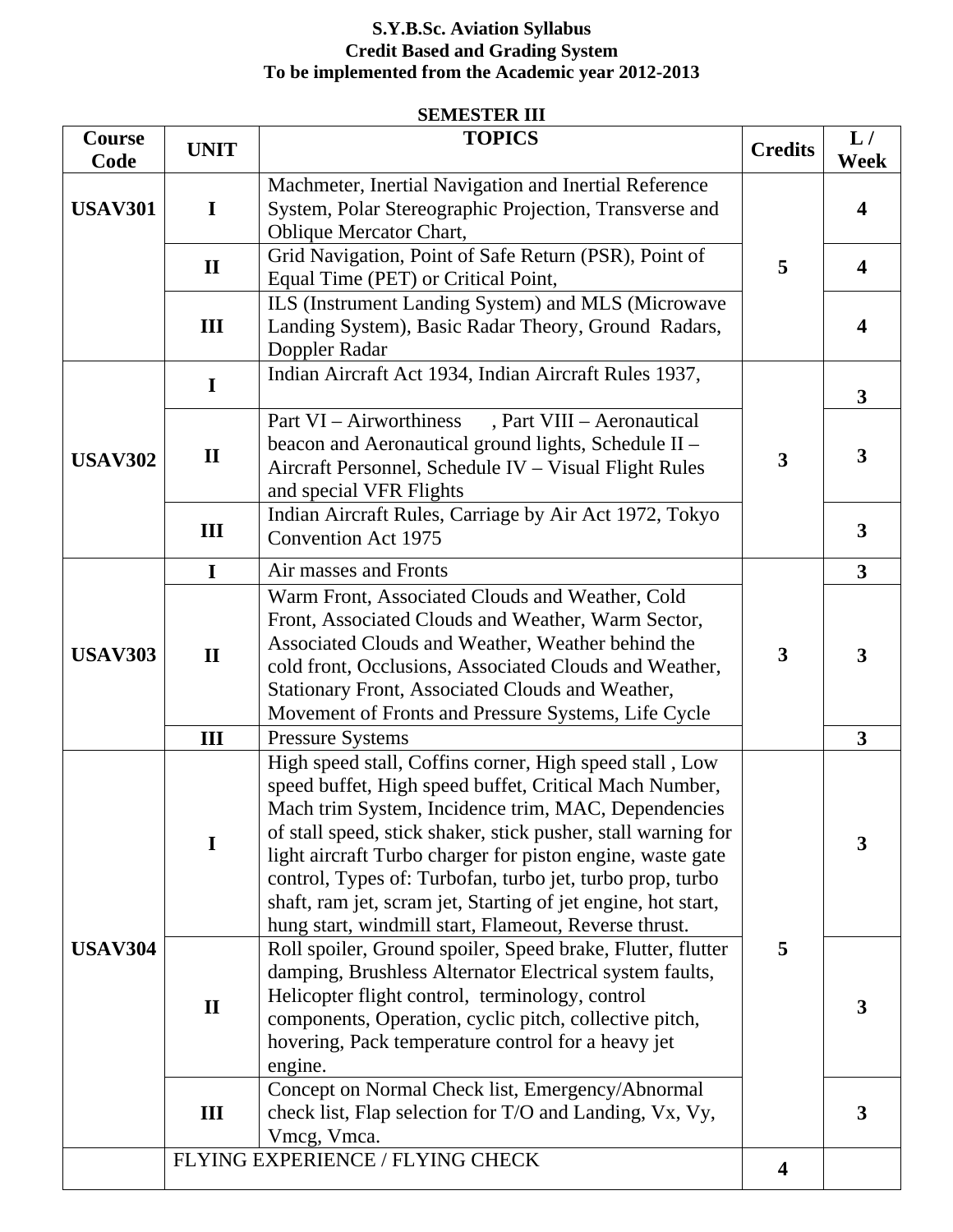| <b>Course</b><br>Code | <b>UNIT</b>  | <b>TOPICS</b>                                                                                                                                                                                                                                                                                                    | <b>Credits</b> | L/<br><b>Week</b>       |
|-----------------------|--------------|------------------------------------------------------------------------------------------------------------------------------------------------------------------------------------------------------------------------------------------------------------------------------------------------------------------|----------------|-------------------------|
| <b>USAV401</b>        | $\mathbf I$  | Aircraft Magnetism, Compass Swing, Remote Indicating<br>Compass                                                                                                                                                                                                                                                  |                | $\overline{\mathbf{4}}$ |
|                       | $\mathbf{I}$ | Air Temperature Measurement in Flight, Solar System, Radio<br>Altimeter                                                                                                                                                                                                                                          | 5              | $\overline{\mathbf{4}}$ |
|                       | Ш            | Secondary Surveillance Radar (SSR), Distance Measuring<br>Equipment (DME), Terrain Avoidance Systems                                                                                                                                                                                                             |                | $\overline{\mathbf{4}}$ |
|                       | $\bf{I}$     | Aerodromes, Markings                                                                                                                                                                                                                                                                                             |                | $\overline{\mathbf{3}}$ |
| <b>USAV402</b>        | $\mathbf{I}$ | <b>Approach Control Service</b>                                                                                                                                                                                                                                                                                  | 3              | $\overline{\mathbf{3}}$ |
|                       | III          | Miscellaneous                                                                                                                                                                                                                                                                                                    |                | $\overline{\mathbf{3}}$ |
|                       | $\bf{I}$     | Climatology - Climatic Zones, Tropical Climatology                                                                                                                                                                                                                                                               |                | $\overline{\mathbf{3}}$ |
| <b>USAV403</b>        | $\mathbf{I}$ | Typical Weather situations in Mid-Latitudes, Local Seasonal<br>Weather and Wind                                                                                                                                                                                                                                  | 3              | $\overline{\mathbf{3}}$ |
|                       | III          | <b>Indian Climatology</b>                                                                                                                                                                                                                                                                                        |                | $\overline{\mathbf{3}}$ |
|                       | $\mathbf I$  | Cabin Zone Temperature control, Unpressurised flight, Ram<br>air inlet, Dump valve, Cockpit/ Cabin Smoke removal, Auto<br>Flight: Basic Block diagram and operation                                                                                                                                              |                | $\overline{\mathbf{3}}$ |
| <b>USAV404</b>        | $\Pi$        | Electrical: AC/DC bus, Essential Bus, Hot battery bus, Flight<br>instrument bus, Low voltage AC bus, TR bus,<br>APU/GPU/EXT PWR/Eng Generator power control, L.G:<br>Sequence valve operation, indication and warnings, APU fire<br>warning system, Pneumatic system for a heavy jet aircraft,<br>Leak detection | 5              | 3                       |
|                       | III          | Basics of Obstacle Clearance Performance, Multi engine T/O<br>profiles, MRC, LRC, Constant mach, Max speed Cruise<br>Schedules, V1, Vr, V2, Vref, Vapp speed concepts                                                                                                                                            |                | $\overline{\mathbf{3}}$ |
|                       |              | FLYING EXPERIENCE / FLYING CHECK                                                                                                                                                                                                                                                                                 | 4              |                         |

## **SEMESTER IV**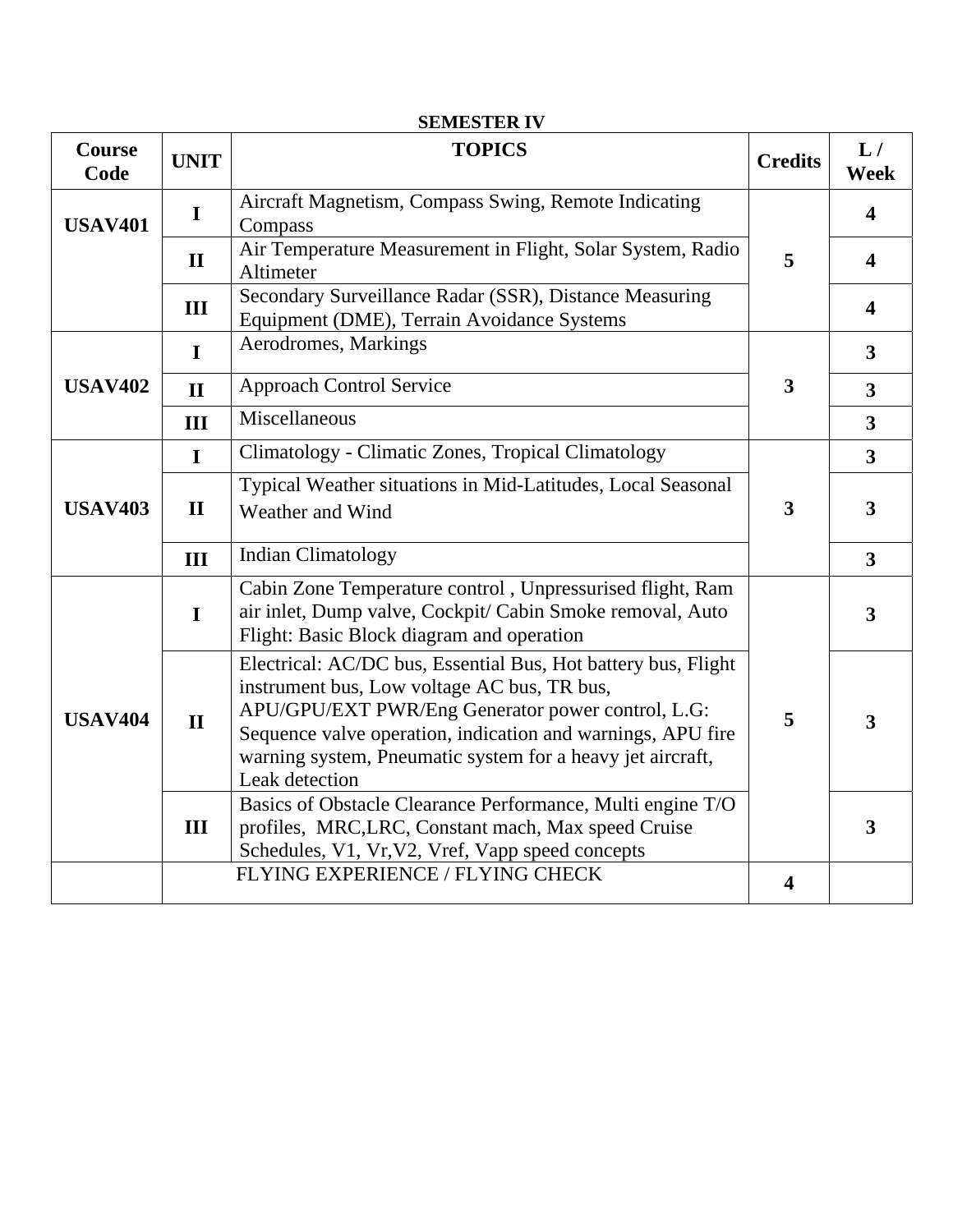| <b>Course Code</b>                                                                                                                                                                                                                                                                                                                                                                                                                                                                                                                                                                                                                                                                         | <b>Title</b>                                                                                                                                                                                                                                                                                                                                                                                                                                                                                                                                                                                                                                                                                                                                                                                                                                                                                                                                                             | <b>Credits</b>                 |  |  |
|--------------------------------------------------------------------------------------------------------------------------------------------------------------------------------------------------------------------------------------------------------------------------------------------------------------------------------------------------------------------------------------------------------------------------------------------------------------------------------------------------------------------------------------------------------------------------------------------------------------------------------------------------------------------------------------------|--------------------------------------------------------------------------------------------------------------------------------------------------------------------------------------------------------------------------------------------------------------------------------------------------------------------------------------------------------------------------------------------------------------------------------------------------------------------------------------------------------------------------------------------------------------------------------------------------------------------------------------------------------------------------------------------------------------------------------------------------------------------------------------------------------------------------------------------------------------------------------------------------------------------------------------------------------------------------|--------------------------------|--|--|
| <b>USAV301</b>                                                                                                                                                                                                                                                                                                                                                                                                                                                                                                                                                                                                                                                                             | <b>Air Navigation III</b>                                                                                                                                                                                                                                                                                                                                                                                                                                                                                                                                                                                                                                                                                                                                                                                                                                                                                                                                                | 5 Credits<br>(60)<br>lectures) |  |  |
| Unit 1:<br>Machmeter: - Mach Number, Principle of Operation, Calculation of LSS,<br>Machmeter Errors, Mach / TAS calculations<br>Inertial Navigation and Inertial Reference System: - Basic Principle, Acclerometers<br>and Integrators, Gyro Stabilized Platform, Calculation of Velocity and Position,<br>Alignment of the System, Errors, Advantages and Disadvantages, Laser Gyro and<br>IRS.<br>Polar Stereographic Projection: - Polar Stereographic Graticule, Properties and<br>Uses.<br>Transverse and Oblique Mercator Chart: - Meridian of Tangency, Uses and<br>Properties of Transverse Mercator, Great Circle of Tangency, Uses and Properties<br>of Oblique Mercator Chart. |                                                                                                                                                                                                                                                                                                                                                                                                                                                                                                                                                                                                                                                                                                                                                                                                                                                                                                                                                                          |                                |  |  |
| Unit 2:<br>Grid Navigation: - Necessity for using Gridded Chart, Grid North, Grid<br>Convergence,<br>Grivation, Example of Use of Polar Stereographic and Lamberts Chart.<br>Point of Safe Return (PSR): - Definition, Practical Significance, Formula for<br>Calculation, PSR on Two or more legs, Engine Failure PSR, Factors affecting PSR,<br>Practice Exercises.<br>Point of Equal Time (PET) or Critical Point: - Definition, Practical Significance,<br>Formula for Calculation, Several Track PET, Factors affecting PET, Relationship<br>of PET and PSR, Practice Exercises.                                                                                                      |                                                                                                                                                                                                                                                                                                                                                                                                                                                                                                                                                                                                                                                                                                                                                                                                                                                                                                                                                                          |                                |  |  |
| Unit 3:<br>Components,<br>Ground<br>and<br>Accuracy,<br>Equipment.<br>Radar,<br>Surveillance Radar Approaches.                                                                                                                                                                                                                                                                                                                                                                                                                                                                                                                                                                             | ILS (Instrument Landing System) and MLS (Microwave Landing System): -<br>Frequencies, DME paired with ILS channels, ILS Identification, Marker Beacons,<br>Monitoring of ILS Transmissions, Coverage, Principle of Operation, Presentation<br>Interpretation, Categories, Errors and Accuracy, Factors Affecting, Range and<br>Calculations, ILS Disadvantages, MLS – Principle of Operation, Airborne<br>Basic Radar Theory: - Radar Frequencies, Pulse Technique, Echo Principle, Factors<br>affecting range of Radar, Primary & Secondary Radars, Advantages of Secondary<br>Continuous Wave Radar & its Advantages, Components of CRT & their Functions.<br>Ground Radars:- Types of Ground Radars, Precision Approach Radar &<br>Doppler Radar: - Doppler Shift and its Calculation, Principle of Ground Speed<br>measurement, Doppler Aerials, Two beam, Three beam, Four beam systems &<br>Janus Aerials, Doppler Spectrum, Airborne Doppler, Doppler Limitations | 20<br><b>Lectures</b>          |  |  |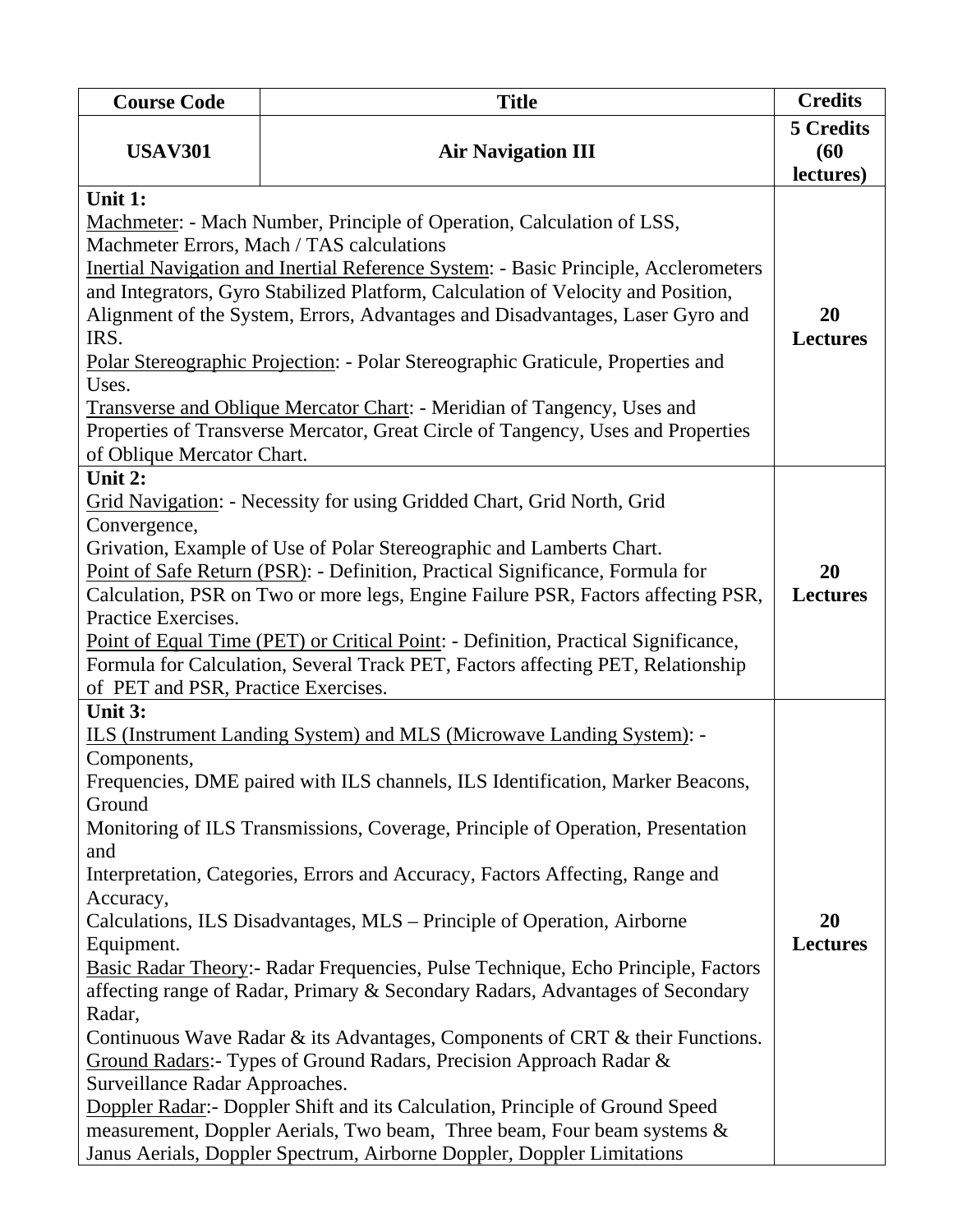| <b>Course Code</b>                                                                                                                                                                                                                                                                                                                                                                                       | <b>Title</b>              | <b>Credits</b>                 |  |  |
|----------------------------------------------------------------------------------------------------------------------------------------------------------------------------------------------------------------------------------------------------------------------------------------------------------------------------------------------------------------------------------------------------------|---------------------------|--------------------------------|--|--|
| <b>USAV302</b>                                                                                                                                                                                                                                                                                                                                                                                           | <b>Air Regulation III</b> | 3 Credits<br>(45)<br>lectures) |  |  |
| Unit 1:<br><b>Indian Aircraft Act 1934</b><br>Extent & Definitions<br>Rules 11, 11A, 11B, 12 & 18<br><b>Indian Aircraft Rules 1937</b><br>Part I – Rules 1, 2, 3<br>Part III - General Safety Conditions<br>Rules $-25$ to 29B<br>Part IV – Registration and marking of Aircraft<br>Rules – 30 (1), 37 & 37A<br>Part V – Personnel of Aircraft<br>Rules – 39, 40, 41, 42, 43, 44, 45, 46 & 48<br>Unit 2: |                           |                                |  |  |
| Part VI - Airworthiness<br>Rules $-50, 56 & 60$<br>Part VIII - Aeronautical beacon and Aeronautical ground lights<br>Schedule II - Aircraft Personnel<br>Commercial Pilots Licence, Validity, Renewal & Privileges, General<br>Requirements                                                                                                                                                              |                           |                                |  |  |
| Schedule IV – Visual Flight Rules and special VFR Flights<br>Unit 3:<br>Indian Aircraft Rules $-57,58 \& 64$<br>Carriage by Air Act 1972<br>Liabilities of the carrier Rule – 17, 18, 19, 20, 21 & 22<br><b>Tokyo Convention Act 1975</b>                                                                                                                                                                |                           |                                |  |  |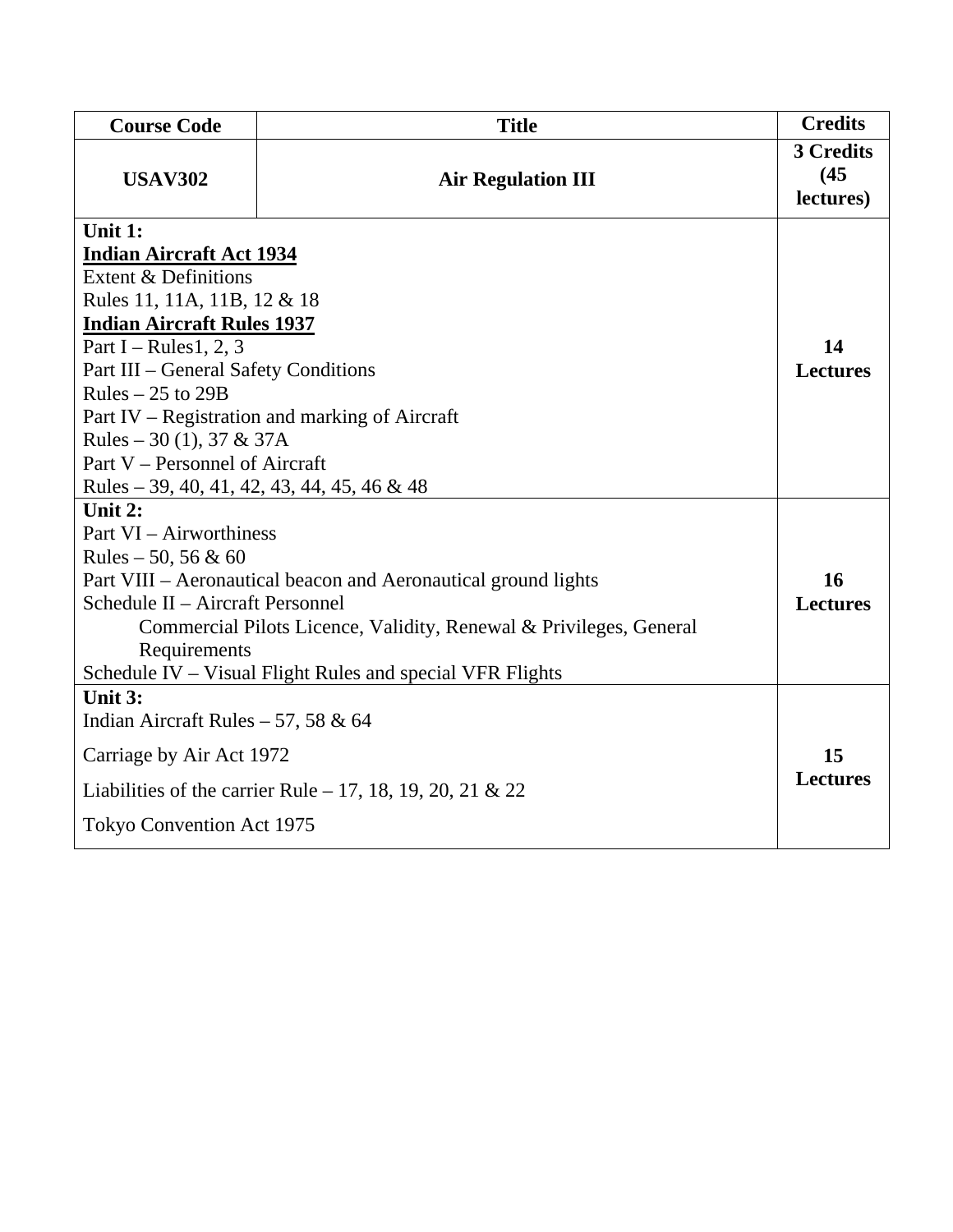| <b>Course Code</b>                                                                                                                                                                                                                                                                                                                                                                                                                                                                                   | <b>Title</b>           | <b>Credits</b>                 |  |  |  |
|------------------------------------------------------------------------------------------------------------------------------------------------------------------------------------------------------------------------------------------------------------------------------------------------------------------------------------------------------------------------------------------------------------------------------------------------------------------------------------------------------|------------------------|--------------------------------|--|--|--|
| <b>USAV303</b>                                                                                                                                                                                                                                                                                                                                                                                                                                                                                       | <b>Meteorology III</b> | 3 Credits<br>(45)<br>lectures) |  |  |  |
| Unit 1:<br><b>AIRMASSES AND FRONTS</b><br><b>Types of the Airmasses</b><br>Description, Factors affecting the properties of Airmasses<br>Classification of Airmasses, Modifications of Airmasses, Areas of Origin<br><b>Fronts</b><br>Boundaries between Airmasses (Fronts), General Situation, Geographic<br>Differentiation                                                                                                                                                                        |                        |                                |  |  |  |
| Unit 2:<br>Warm Front, Associated Clouds and Weather<br>Cold Front, Associated Clouds and Weather<br>Warm Sector, Associated Clouds and Weather<br>Weather behind the cold front<br>Occlusions, Associated Clouds and Weather<br><b>Stationary Front, Associated Clouds and Weather</b>                                                                                                                                                                                                              |                        |                                |  |  |  |
| Movement of Fronts and Pressure Systems, Life Cycle<br>Unit 3:<br><b>Pressure Systems</b><br>Location of the Principal pressure areas<br>Anticyclone: - Anticyclone, Types, General Properties, Cold and Warm<br>Anticyclones, Ridges and Wedges, Subsidence<br>Non Frontal Depressions: - Thermal, Orographic and Secondary Depressions,<br>Troughs<br><b>Tropical Revolving Storms: -</b><br>Development of Tropical Revolving Storms<br>Origin and Local Names, Location and Period of Occurrence |                        |                                |  |  |  |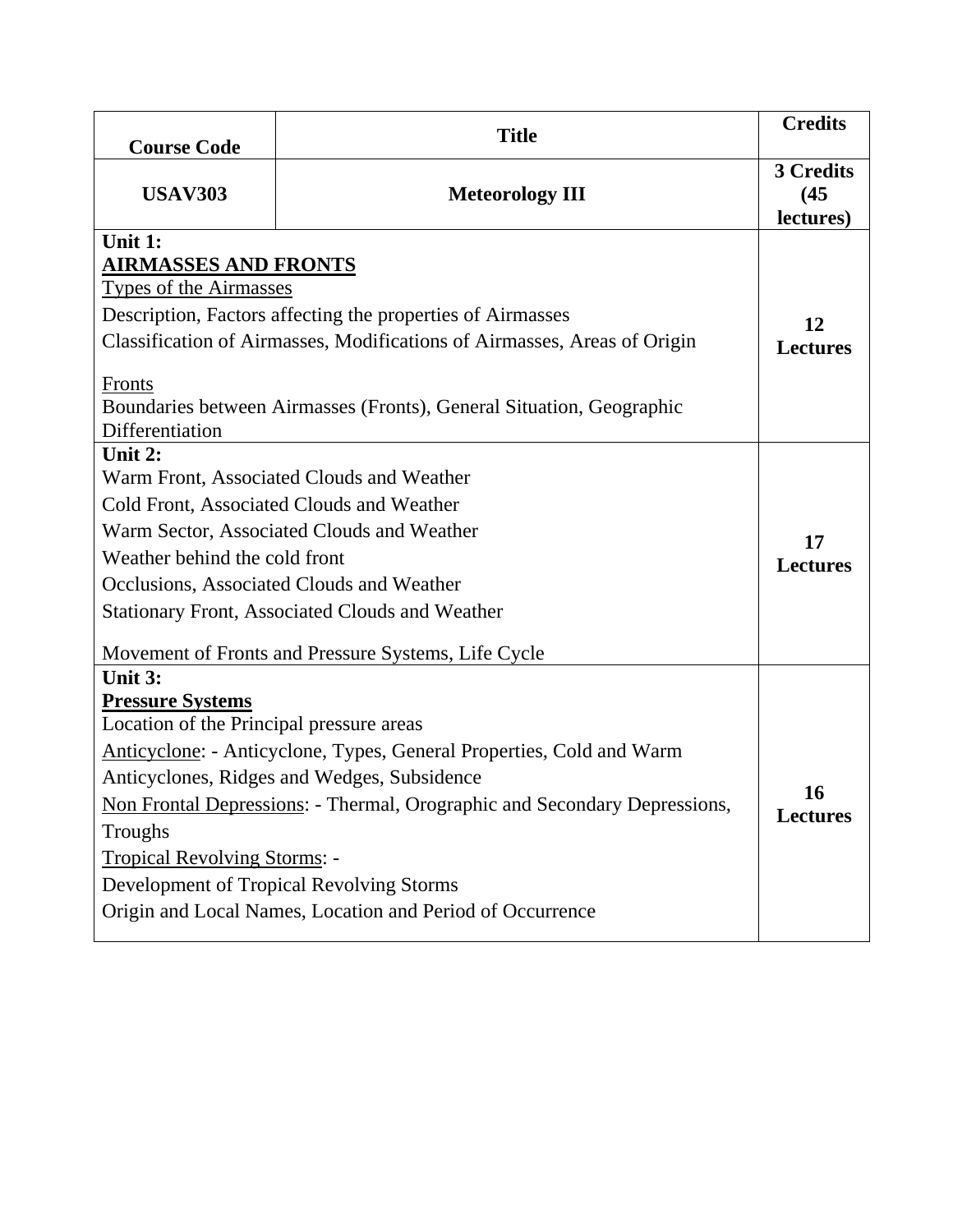| <b>Course Code</b>                                                                                                                                                                                                                                                                                                                                                                                                                                                                                      | <b>Title</b>                                                 | <b>Credits</b>                 |  |  |
|---------------------------------------------------------------------------------------------------------------------------------------------------------------------------------------------------------------------------------------------------------------------------------------------------------------------------------------------------------------------------------------------------------------------------------------------------------------------------------------------------------|--------------------------------------------------------------|--------------------------------|--|--|
| <b>USAV304</b>                                                                                                                                                                                                                                                                                                                                                                                                                                                                                          | <b>Aircraft and Engines III</b>                              | 5 Credits<br>(45)<br>lectures) |  |  |
| Unit 1:<br>High speed stall, Coffins corner, High speed stall, Low speed buffet, High<br>speed buffet, Critical Mach Number, Mach trim System, Incidence trim<br>MAC, Dependencies of stall speed, stick shaker, stick pusher, stall warning for<br>light aircraft<br>Turbo charger for piston engine, waste gate control.<br>Types of: Turbofan, turbo jet, turbo prop, turbo shaft, ram jet, scram jet,<br>Starting of jet engine, hot start, hung start, windmill start, Flameout, Reverse<br>thrust |                                                              |                                |  |  |
| Unit $2:$<br>Roll spoiler, Ground spoiler, Speed brake, Flutter, flutter damping<br><b>Brushless Alternator Electrical system faults</b><br>Helicopter flight control, terminology, control components, Operation, cyclic<br>pitch, collective pitch, hovering<br>Pack temperature control for a heavy jet engine                                                                                                                                                                                       |                                                              |                                |  |  |
| Unit 3:<br>Flap selection for T/O and Landing<br>Vx, Vy, Vmcg, Vmca                                                                                                                                                                                                                                                                                                                                                                                                                                     | Concept on Normal Check list, Emergency/Abnormal check list. | 12<br><b>Lectures</b>          |  |  |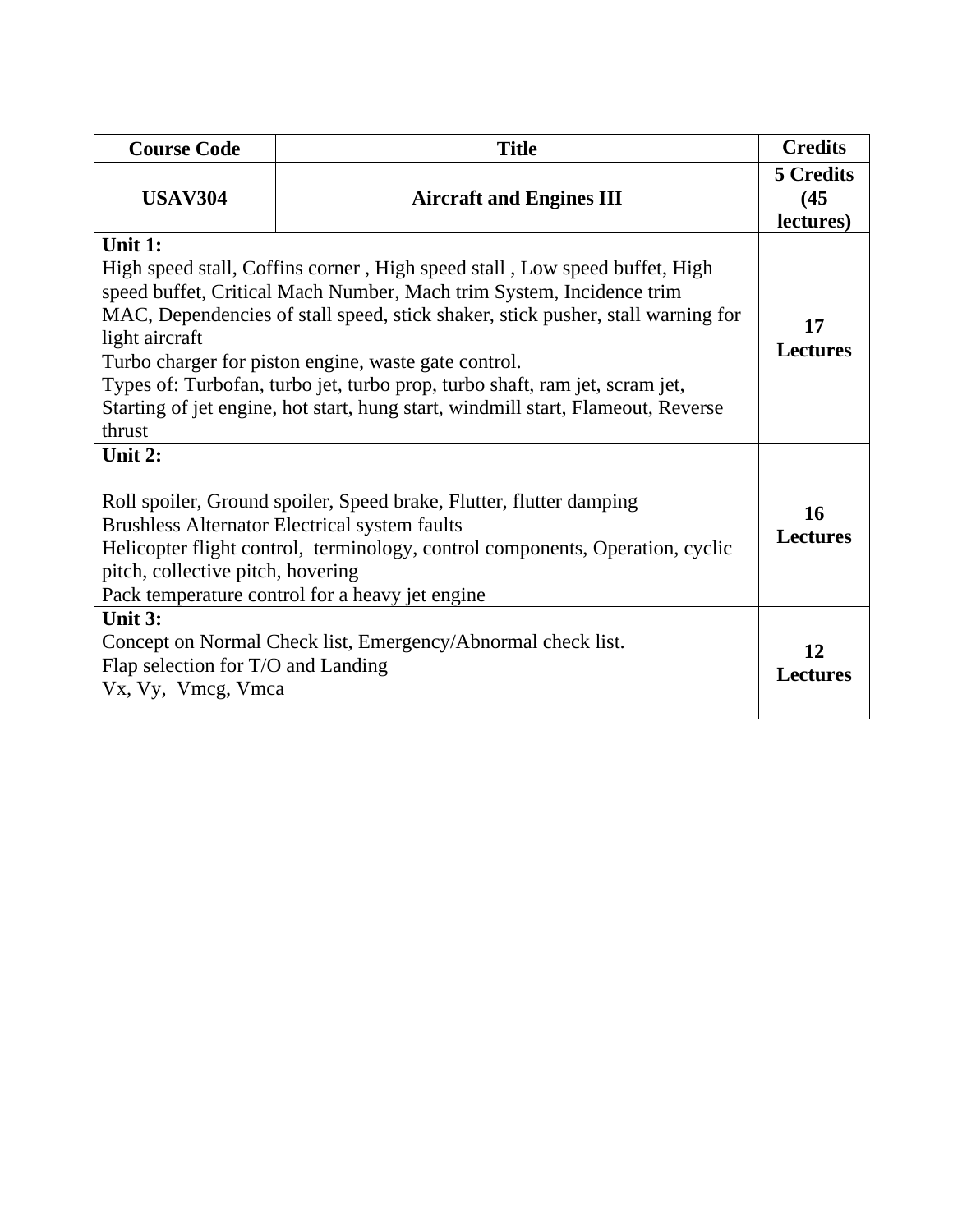| <b>Course Code</b>                                                                                                                                                                                                                                                                                                                                                                                                                                                                                                                                        | <b>Title</b>             | <b>Credits</b>                        |  |  |  |
|-----------------------------------------------------------------------------------------------------------------------------------------------------------------------------------------------------------------------------------------------------------------------------------------------------------------------------------------------------------------------------------------------------------------------------------------------------------------------------------------------------------------------------------------------------------|--------------------------|---------------------------------------|--|--|--|
| <b>USAV401</b>                                                                                                                                                                                                                                                                                                                                                                                                                                                                                                                                            | <b>Air Navigation IV</b> | <b>5 Credits</b><br>(60)<br>lectures) |  |  |  |
| Unit 1:<br>Aircraft Magnetism: - Permanent Magnetism, Soft Iron Magnetism, Analysis of<br>components P+c, Q+f and R, Calculation of Coefficients $A, B, C$ and total                                                                                                                                                                                                                                                                                                                                                                                      |                          |                                       |  |  |  |
| deviation. Effect of change of Latitude on compass deviation, calculation of<br>Maximum and Zero Deviation Headings.<br>Compass Swing:- Requirement, Correcting swing, Check swing and calculation                                                                                                                                                                                                                                                                                                                                                        |                          |                                       |  |  |  |
| of Residual Deviation.<br>Remote Indicating Compass:- Principle of Operation, Flux valve, Detector unit,<br>Signal Selsyn Operation of Gyro compass, Manual Synchronizing, Variation<br>setting, Precession Mechanism, Erection Mechanism, Annunciator, control<br>Panel, Adjustment of Coefficients A, B and C. Advantages & Disadvantages of                                                                                                                                                                                                            |                          |                                       |  |  |  |
| <b>Remote Indicating Compasses</b><br>Unit 2:<br>Air Temperature Measurement in Flight: - Temperature Measurement probes,<br>COAT, Conversion of TAT into SAT.<br>Solar System:- Measurement of time, Mean Solar Time, Local Mean Time,<br>UTC, Standard Time, International Date Line, Sunrise Sunset, Twilight<br>Moonrise & Moonset.<br>Radio Altimeter:- Principle of FM altimeters, Decision Height Indicator,<br>Accuracy, Uses, Principle of Pulse Modulation Altimeters & its Limitations                                                         |                          |                                       |  |  |  |
| Unit 3:<br>Secondary Surveillance Radar (SSR): Principle of Operation, Frequency,<br>Modes A,B,C & D, Pre-allotted codes, Automatic Altitude Reporting,<br>unwanted echoes, Mode 'S' data link, Advantages & Disadvantages of SSR.<br>Distance Measuring Equipment (DME):- Principle of Operation, Random PRF<br>Technique, Frequency & Channel Spacing, Beacon Saturation, Range,<br>Accuracy & Uses of DME.<br>Terrain Avoidance Systems:- Purpose & Working Principle, Alert & Warning<br>Elements of GPWS, Modes of Operation, Winds Shear Detection. |                          |                                       |  |  |  |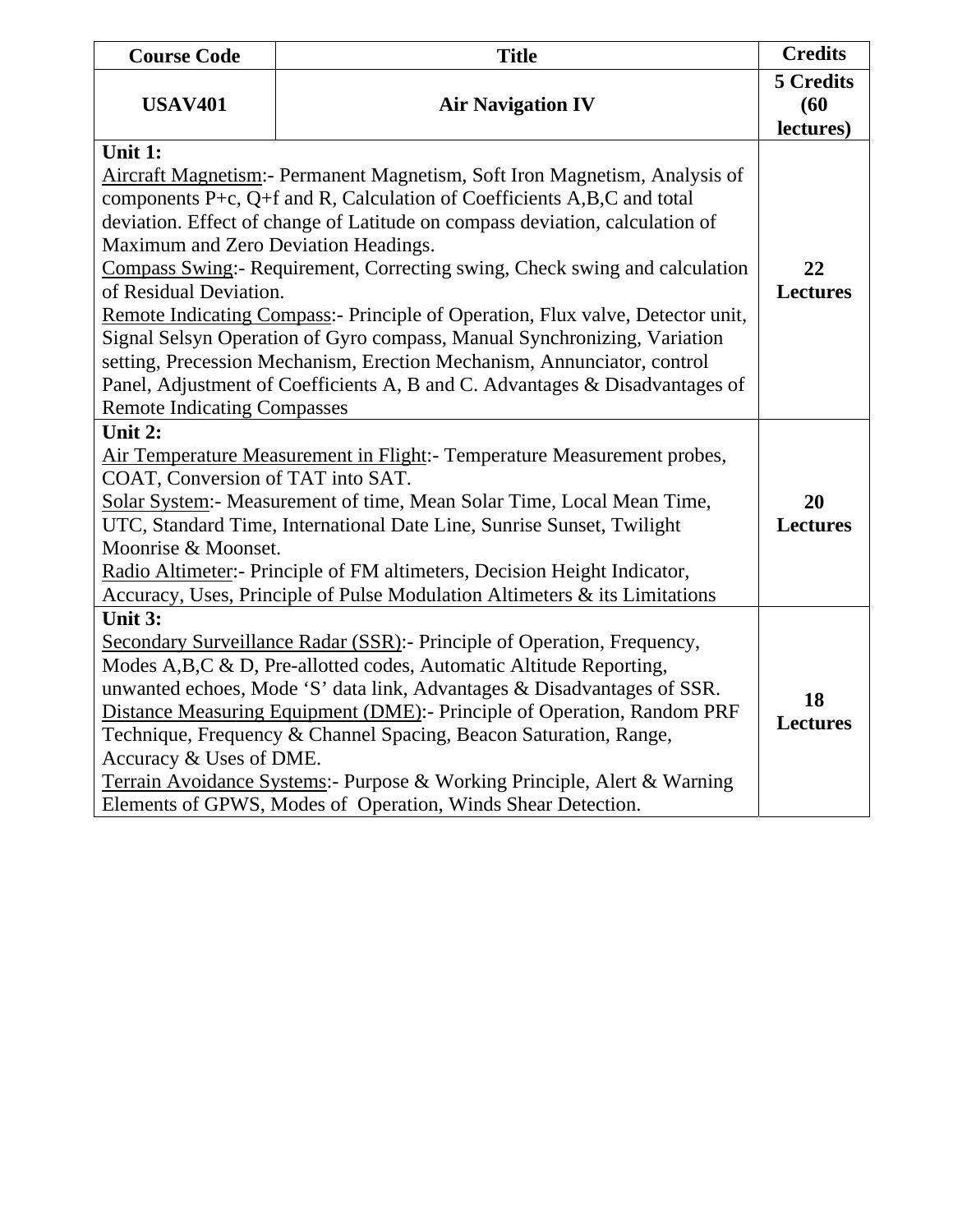| <b>Course Code</b>                                                               | <b>Title</b>                                                             | <b>Credits</b>                 |  |  |  |  |
|----------------------------------------------------------------------------------|--------------------------------------------------------------------------|--------------------------------|--|--|--|--|
| <b>USAV402</b>                                                                   | <b>Air Regulation IV</b>                                                 | 3 Credits<br>(45)<br>lectures) |  |  |  |  |
| Unit 1:                                                                          |                                                                          |                                |  |  |  |  |
| <b>Aerodromes</b>                                                                |                                                                          |                                |  |  |  |  |
| <b>Physical Characteristics</b>                                                  |                                                                          |                                |  |  |  |  |
| Runway, Stop way, Clearway                                                       |                                                                          |                                |  |  |  |  |
| TORA, TODA, LDA, ASDA.                                                           |                                                                          |                                |  |  |  |  |
| <b>Markings</b>                                                                  |                                                                          | 14                             |  |  |  |  |
| <b>Runway Markings</b>                                                           |                                                                          | <b>Lectures</b>                |  |  |  |  |
| Runway edge and threshold markings                                               |                                                                          |                                |  |  |  |  |
| <b>Fixed Distance Markings</b>                                                   |                                                                          |                                |  |  |  |  |
| Touch down zone markings                                                         |                                                                          |                                |  |  |  |  |
| Taxiway markings                                                                 |                                                                          |                                |  |  |  |  |
| Runway holding position markings                                                 |                                                                          |                                |  |  |  |  |
| Unit 2:                                                                          |                                                                          |                                |  |  |  |  |
| <b>Approach Control Service</b>                                                  |                                                                          |                                |  |  |  |  |
| Departing Aircraft – General Provisions<br>Separation between departing Aircraft |                                                                          |                                |  |  |  |  |
| <b>Information to departing Aircraft</b>                                         |                                                                          | 11                             |  |  |  |  |
| <b>Information to arriving Aircraft</b>                                          |                                                                          | <b>Lectures</b>                |  |  |  |  |
|                                                                                  | Visual Approach, Instrument Approach, Holding, Expected approach time,   |                                |  |  |  |  |
| <b>Approach Sequence</b>                                                         |                                                                          |                                |  |  |  |  |
|                                                                                  | Mac Techniques & its uses in the provision of Air Traffic Services       |                                |  |  |  |  |
| Unit 3:                                                                          |                                                                          |                                |  |  |  |  |
| <b>Miscellaneous</b>                                                             |                                                                          |                                |  |  |  |  |
| Altimeter                                                                        |                                                                          |                                |  |  |  |  |
| Notification of Flight                                                           |                                                                          |                                |  |  |  |  |
| Carriage of Radio Equipment                                                      |                                                                          |                                |  |  |  |  |
|                                                                                  | Regulation for use of AAI Aerodromes & Airfields                         |                                |  |  |  |  |
| Use of Emergency Locator Transmitter                                             |                                                                          |                                |  |  |  |  |
| Use of Transponder (S.S.R)                                                       |                                                                          |                                |  |  |  |  |
| Notification of Accidents                                                        |                                                                          |                                |  |  |  |  |
| Notification of Incidents                                                        |                                                                          |                                |  |  |  |  |
|                                                                                  | Distress and Urgency communication procedures                            |                                |  |  |  |  |
|                                                                                  | Responsibility of monitoring emergency signals, Interception of Signals. |                                |  |  |  |  |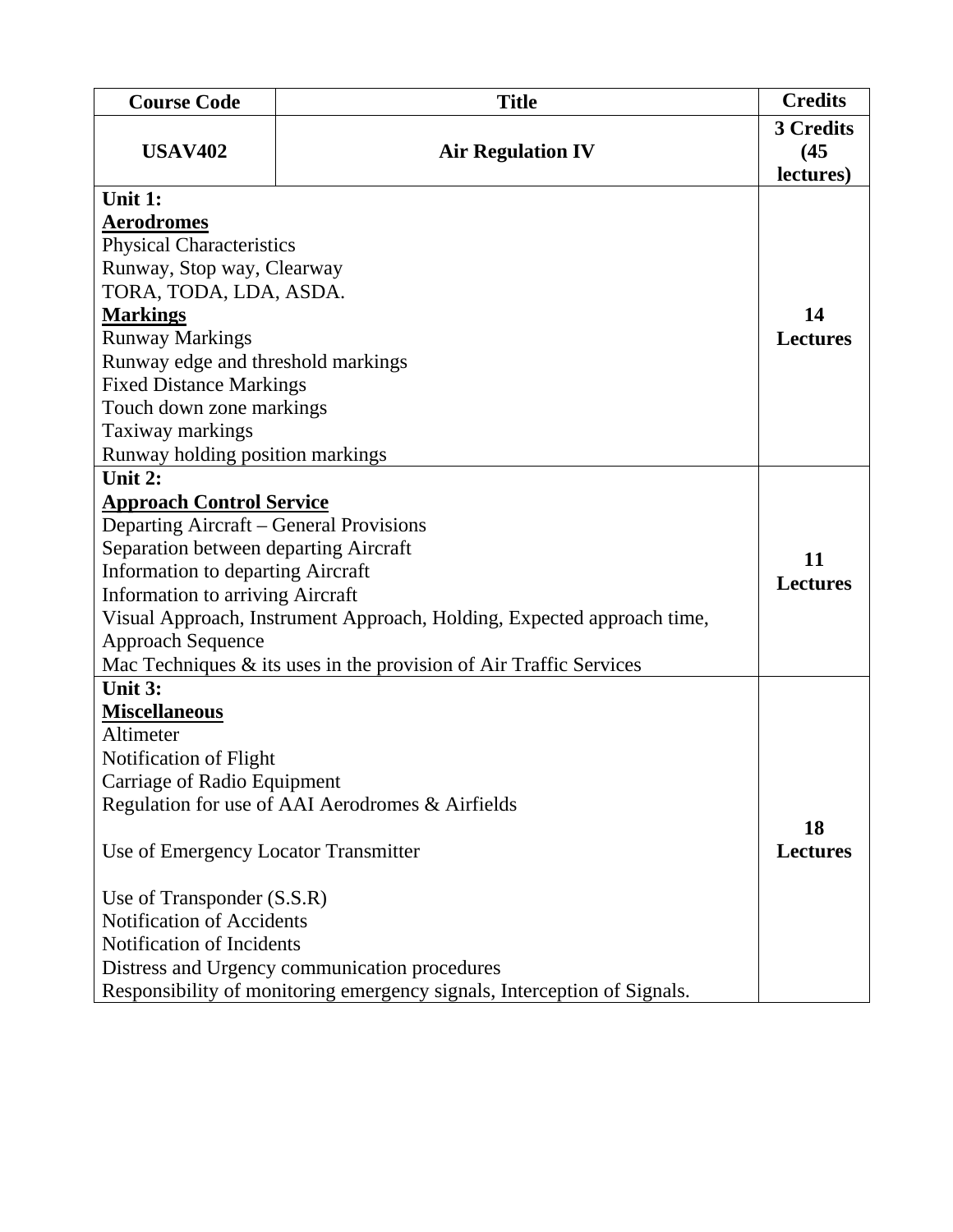| <b>Course Code</b>                                                                                                                                                   | <b>Title</b>                                                                                                                                                                                                                                                                                                                                                                                                                                                                                | <b>Credits</b>                 |
|----------------------------------------------------------------------------------------------------------------------------------------------------------------------|---------------------------------------------------------------------------------------------------------------------------------------------------------------------------------------------------------------------------------------------------------------------------------------------------------------------------------------------------------------------------------------------------------------------------------------------------------------------------------------------|--------------------------------|
| <b>USAV403</b>                                                                                                                                                       | <b>Meteorology IV</b>                                                                                                                                                                                                                                                                                                                                                                                                                                                                       | 3 Credits<br>(45)<br>lectures) |
| Unit 1:<br><b>Climatology</b><br><b>Climatic Zones</b><br><b>Tropical Climatology</b><br>Tropopause.<br>seasonal Movement.<br>Cold Air Outbreaks)<br>Easterly Waves. | General Seasonal circulation in the Troposphere and Lower Stratosphere.<br>Tropical Rain Climate, Dry Climate, Mid-Latitude Climate.<br>Subarctical Climate with cold winter, Snow Climate.<br>Cause and Development of Tropical Showers, Humidity, Temperature,<br>Seasonal Variation of Weather and Wind, Typical Synoptic situations.<br>Intertropical Convergence Zone (ITCZ), Weather in the ITCZ, General<br>Climatic elements relative to the area (Monsoon, Tradewinds, Sandstorms, | 17<br><b>Lectures</b>          |
| Unit 2:<br>Area<br>Harmattan, Ghibbli and Pampero                                                                                                                    | Typical Weather situations in Mid-Latitudes: - Westerly Waves, High Pressure<br>Local Seasonal Weather and Wind: - Foehn, Mistral, Bora, Sirocco, Khamsin,                                                                                                                                                                                                                                                                                                                                  | 18<br><b>Lectures</b>          |
| Unit 3:<br><b>Indian Climatology</b>                                                                                                                                 |                                                                                                                                                                                                                                                                                                                                                                                                                                                                                             | 10<br><b>Lectures</b>          |